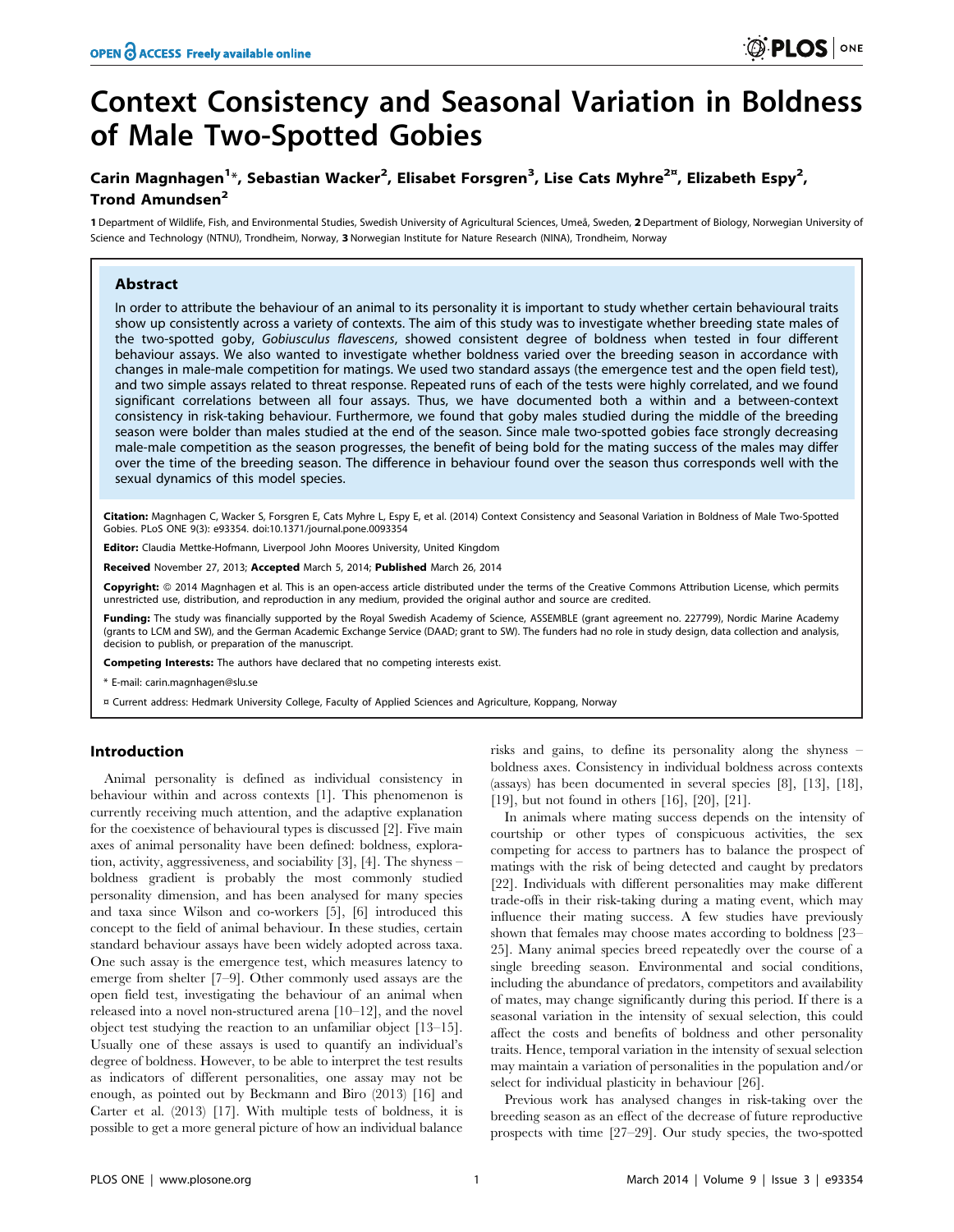goby (Gobiusculus flavescens), has a life-span of one year only, and spawns repeatedly over one breeding season [30]. It has a dramatic variation in sexual dynamics over the breeding season, with strong male-male competition for matings in the beginning of the breeding season and a near-absence of male competition at the end of the season [31], [32]. This is probably due to higher mortality rates in males compared to females, reversing the operational sex ratio from male- to female-biased (Forsgren et al. 2004). Theories on cost of reproduction predict that investments in reproduction should increase with a decrease in future reproductive opportunities [33]. However, the benefits of being bold during the reproductive season should also depend on the strength of male-male competition, which would in the two-spotted goby counter the predictions of increased investment with time, as competition decreases over the season [31], [32]. The aim of this study was first to investigate whether four different boldness assays give consistent interpretation of individual boldness in breeding state males, compared within and across contexts, thus making it possible to distinguish different personalities among these males. If this was confirmed, we specifically wanted to investigate whether boldness varies over the season in accordance with the sexual dynamics of the species. We predicted a higher boldness earlier in the season when male mating competition is high compared to later when competition is largely non-existent. To our knowledge, this is the first study to investigate changes in boldness in relation to a predictable temporal change in mating competition.

# Materials and Methods

### Ethics statement

The experiments in this study comply with the current laws of Sweden and were approved by the Gothenburg Ethical Committee on Animal Research (licence no. 166–2008). Collection of fish along the Swedish coast does not require permission. The field collections did not involve endangered or protected species. The fish were handled cautiously to minimise stress, in order to retain as natural behaviour as possible.

#### Study species

The two-spotted goby is a semi-pelagic shoaling fish commonly occurring in kelp forests along shallow rocky areas along the shores of Northern Europe [34]. During the breeding season (May – July) males defend nests in seaweed or empty mussel shells [35], [36]. Males, with bright nuptial coloration, attract females to spawn by a suite of courtship displays [37], [38]. Females attach the eggs to the nest substrate during spawning, and males care for the brood until hatching [39], [40]. During the breeding season, reproductive males are solitary and have to take risks during courtship in the open water column. The two-spotted goby typically lives in in kelp forests, a highly fragmented habitat and has to leave shelter to feed and court [41]. The species is an important prey item for young piscivorous fishes, including Atlantic cod Gadus morhua [42]. In particular, solitary breeding males may face high mortality during their single reproductive season [31], but can breed multiple times if not taken by predators [30]. Thus, variation in boldness is likely to have significant fitness effects, making the species a suitable model for investigating individual boldness.

# Fish collection and maintenance

The study was carried out in June-July 2009, at Sven Lovén Centre for Marine Sciences, Kristineberg (58°15' N, 11°27' E), on the west coast of Sweden. The study consisted of two parts, conducted three weeks apart, starting 3 and 24 June, respectively. Stationary male two-spotted gobies (i.e. males likely to have a nest) were caught, using dip nets while snorkelling, just before each of the two runs of observations. Different fish were used during the two time periods, but were collected in the same location, close to the field station. After being captured, the fish were immediately placed in individual containers. The fish were then transported by boat to the laboratory, where they were housed in individual aquaria  $(30\times20\times30$  cm; hereafter termed 'home aquarium'), with gravel on the bottom and artificial seaweed as shelter. The aquaria were located in a thermo-controlled room with air and water temperatures of  $16^{\circ}$ C, and a photo-period of  $14L:10D$ , and all tests took place in this room. The water temperature in the species' breeding habitat fluctuates depending on weather conditions, with the chosen temperature within the typical temperature range for the study periods. We kept the temperature the same in both study periods, to avoid any confounding effect of temperature on behaviour. In all aquaria used for storage and experiments, the walls were painted brown on the outside, to reduce mirror effects of the glass. In the home aquaria one wall was kept transparent, to allow for observations from the side. The fish were acclimated for 48 h before the start of the first boldness assay. Food (Artemia spp. nauplii) was provided ad libitum in the morning and afternoon. Tests were always conducted at least two hours after feeding. The procedure for the collection of fish and the laboratory conditions were the same during the two study periods.

To test for individual consistency of behaviour within and between contexts, two commonly used boldness assays were performed (emergence test and open field test) as well as two tests performed in connection with catching and feeding of the males in their home aquaria. Each individual was tested at least twice with each assay. (see Table 1 for order and timing of assays).

#### Emergence from shelter

The emergence test reveals an animal's propensity to leave a sheltered area to enter into an unknown open space, and is considered to be a measure of boldness [7], [8]. In nature, a twospotted goby male would have to leave his sheltered nest area among the sea-weed to look for females, and would thereby increase the risk of being detected by predators. The test was conducted in aquaria  $(75\times25\times30$  cm) that were divided into one smaller compartment with a length of 25 cm and one larger compartment of 50 cm (Figure 1a). The smaller compartment was designed to provide a protected area for the fish. In this compartment, the bottom was covered with gravel, and there were four artificial seaweeds as shelter. Illumination, provided from above, was shaded by a shelf covering the small but not the larger compartment. The larger compartment contained no structural elements and the bottom was transparent with a white surface underneath. A grid  $(5 \times 5$  cm) was painted on the white surface to facilitate recordings of behaviour. This compartment was, due to the lack of shelter, and because it was unknown to the fish at the start of a trial, assumed to be perceived as an unsafe environment by the fish.

A non-transparent divider separated the two compartments when we introduced a fish to the smaller compartment. After 30 min acclimation we carefully lifted the divider about 15 cm, allowing the fish to enter the larger compartment. The larger compartment was filmed from above for 30 min from the moment the divider was lifted. For each fish, we recorded latency to enter the larger compartment, number of times leaving the small for the large compartment (switches), distance moved from the divider (number of grid lines crossed), and time spent in the larger compartment. A bolder fish was expected to enter the large compartment faster, stay longer, and move further away from the sheltered area than a shyer fish.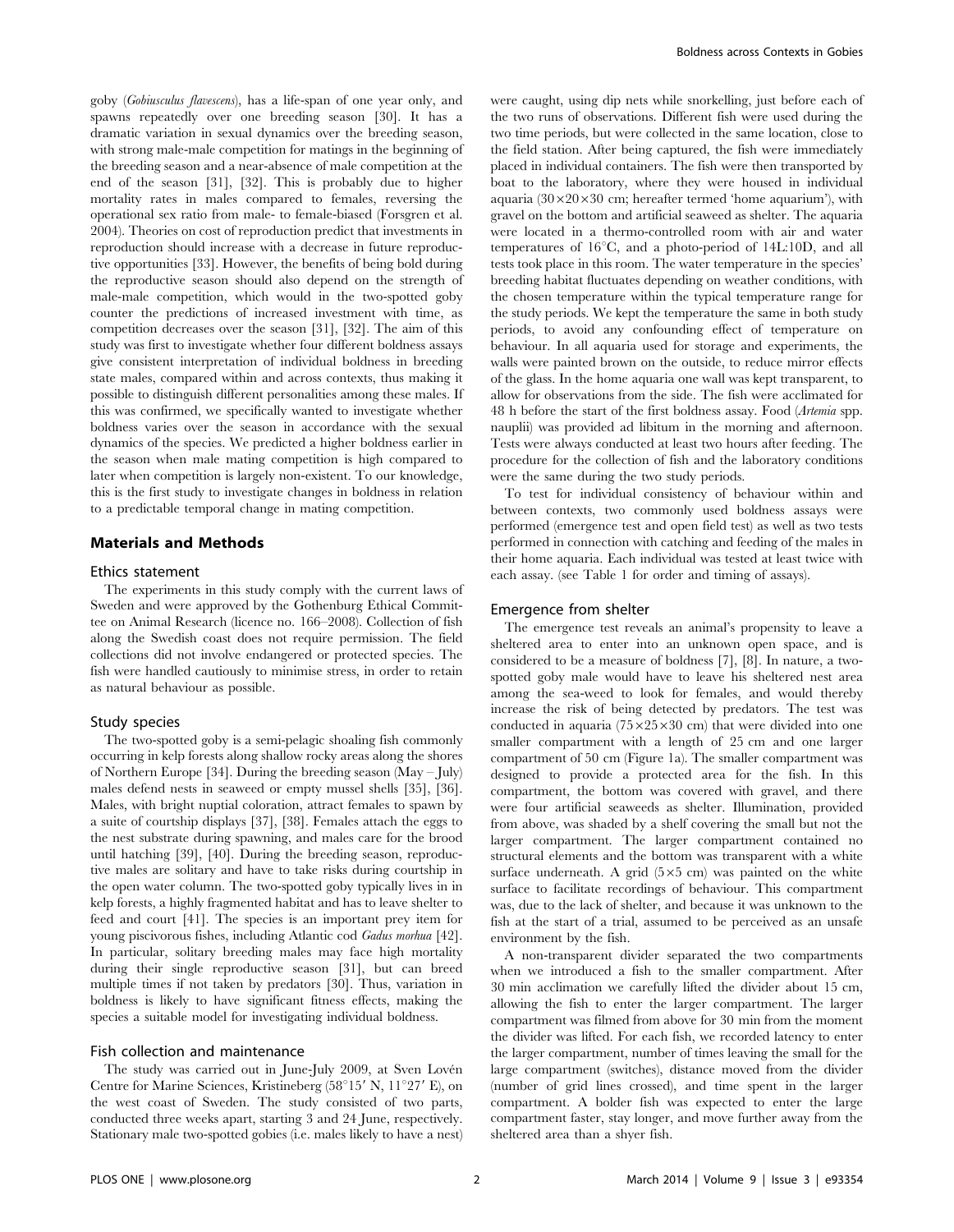Table 1. Order and timing of tests and behaviour data used in subsequent analyses of boldness in two-spotted goby males after 48 h of acclimatisation in their home aquarium.

| Day | <b>Test</b>     | Run $#$        | Type of data                        |
|-----|-----------------|----------------|-------------------------------------|
|     | Catch time      |                | Time to catch fish in home aquarium |
|     | Emergence test  |                | Boldness score (PC1)                |
|     | Freeze time     |                | Latency to move after food delivery |
| 3   | Catch time      | $\mathcal{I}$  | Time to catch fish in home aquarium |
|     | Emergence test  | $\overline{2}$ | Boldness score (PC1)                |
|     | Catch time      | 3              | Time to catch fish in home aquarium |
|     | Open field test |                | Boldness score (PC1)                |
| 8   | Freeze time     |                | Latency to move after food delivery |
| 19  | Catch time      | $\overline{4}$ | Time to catch fish in home aquarium |
|     | Open field test |                | Boldness score (PC1)                |

doi:10.1371/journal.pone.0093354.t001

# Open-field test

The open field test, in which the animal is placed in a novel open environment is commonly used for testing boldness across taxa. Activities typically recorded include distance moved and location in the area (reviewed in [13]). This would resemble a situation in which a fish has been forced into a space in the nearshore open water column, by wave action or by being hunted by a predator [17]. The alternatives of the fish are then to either quickly go to the wall and staying there immobile to avoid detection, or to get familiar with the area by moving around in the central parts of the aquarium. For this assay, the test aquaria  $(45\times45\times30$  cm) contained no structural elements, and the bottom was transparent with a white surface underneath. A grid  $(6\times6$  cm) was painted on the white surface to facilitate recordings of behaviour. The bottom of the aquarium was divided into three zones, to be able to register the fish's location, with zone 1 along the edge, and zone 3 in the centre (Figure 1b). Constant and uniform light was provided from above. Each fish was released by a standardized procedure at the surface, in the centre of the tank (zone 3), carefully submerging the dip-net into the water and allowing the fish to swim out. The behaviour of the fish was then filmed from above for 10 min. The distance moved and the number of visits into the central parts of the tank (zones 2 and 3) from its main position along the edge (zone 1) was expected to reflect the boldness of a fish, since it



Figure 1. Experimental set-up from above for two boldness assays used on two-spotted goby males. a) Emergence test with sheltered area on top and sliding divider indicated with arrows, distance from divider marked 1-10 with 5 cm between lines, total area 25×75 cm. b) Open field test, showing the areas defined as zones 1-3, grids  $6\times6$  cm, total area 45 $\times45$  cm (outermost edges, 1.5 cm, not marked). doi:10.1371/journal.pone.0093354.g001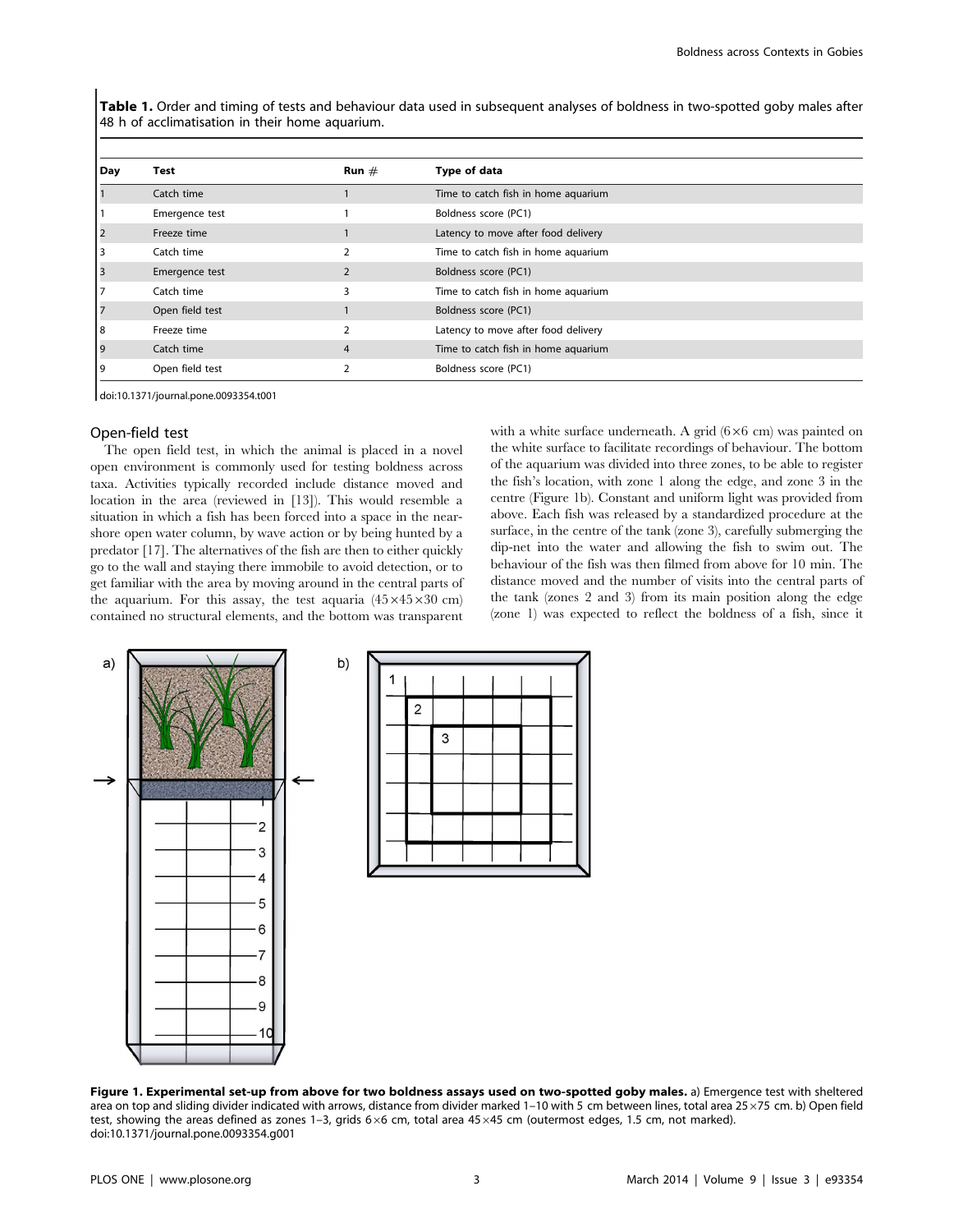would be more exposed in the centre as opposed to the edge. We recorded latency to reach zone 1 after release, latency to return to the inner part (zones 2 and 3) and number of times entering zone 2 and 3, respectively. These parameters were recorded for the full 10 min of the recording. Further, general movement was recorded as number of grids crossed during the first two minutes, to assess the immediate behavioural response after the fish had been released into the novel environment.

# Catch time

Correlations between catch order and boldness have previously been shown in other species [43], [44]. Before the emergence and open field tests, the male was carefully caught in its home aquarium with a dip-net and transferred to the experimental aquarium. The same type and size of dip-net was always used, and the observer took care to catch the fish in a standardized manner, not chasing the fish vigorously and not letting its evasive behaviour affect the intensity of catching efforts. Aiming to catch the fish with a dip-net in principle simulates a predation attempt that includes chasing the fish. The time needed to catch the fish was recorded with a stop-watch (to the nearest s). This assay allowed us to analyse boldness-shyness as reflected in evasive behaviour, to test for a potential consistency in evasive behaviour and any relationships between evasive behaviour (catch time) and other assays. The behaviour of the observer was highly unlikely to be influenced by any expectations of behaviour, since behaviour data was not analysed before the experiments were completed.

#### Freeze time

Freezing is usually interpreted as an indication of shyness/ boldness and occurs in many taxa, likely to decrease attention in the presence of predators [13]. If a sudden disturbance occurs in an aquarium, a two-spotted goby would typically flee and/or ''freeze'' (stay still) in the artificial algae or on the bottom. This happens, for instance, when something is dropped into the aquarium and creates a small splash at the surface – an event that might mimic a predation attempt by, for instance, a tern. The time elapsing until a fish starts to move again after such an event is likely to reflect boldness. At two feeding occasions during the experiment, food (Artemia spp. nauplii in a small volume of water) was dropped in the middle of the aquarium in a standardized manner, from a height of ca 5 cm. When this happened, the fish would always flee and freeze as described above. It is, however, likely that the fish soon detected (by vision, olfaction, or both) that planktonic food was now available in the aquarium. The fish would then leave its shelter and start moving in order to feed. The procedure was video-taped for 10 min, and the time elapsing until the fish started to move was recorded (to the accuracy of 1s). Fish that did not move during the 10 min recording were assigned a notional freeze time of 10 min (two fish did not move during both runs).

#### Time of season and study objects

The tests were performed during two separate periods of the breeding season, 5–13 June (mid-season), and 26 June – 4 July (late season). Each of the test periods started with 24 fish, thus, a total of 48 fish were used for the whole study. However, due to mortality (3 fish) and some technical problems with video recordings after the first emergence test, 44 fish were tested twice for this test (20 and 24 for the two periods, respectively), and 38 fish for the open field test (16 and 22, respectively). Thirty-eight fish were successfully tested in both assays (16 mid-season and 22 late season). The fish from the two test periods differed slightly in length (mm  $\pm$  SD = 44.1 $\pm$ 3.5 [mid-season], 46.6 $\pm$ 4.0 [late season];  $F_{1,43} = 4.86$  p = 0.033), and weight (mg  $\pm$  SD: 669 $\pm$ 170 [mid-season],  $807 \pm 195$  [late season];  $F_{1,43} = 6.4$ , p = 0.015), but not in body condition (estimated as residuals from a length-weight regression;  $F_{1,43} = 1.61$ , p = 0.21). The fish used represented a typical size spectrum for the species and times of season.

# Data analyses

For the emergence test and the open field test, we performed principal component analyses (PCA) to obtain a single behaviour score for each assay. For the emergence test, the measurements included in the PCA were: (i) latency to enter the larger compartment, (ii) number of switches from the small to the large compartment, (iii) mean distance moved from shelter (number of grid lines crossed) per event, (iv) mean time spent in the larger compartment, and (v) total time spent in the larger compartment. A fish that never emerged was assigned a notional emergence time of 30 min (six fish did not emerge in any of the two runs). For the open field test, measurements included were: (i) time from being released until reaching zone 1, (ii) time until first leaving zone 1, (iii) number of times entering zone 2, (iv) number of times entering zone 3, and (v) grid lines crossed for the first two minutes after release. The principal components explaining most of the variation of the data, and with an Eigenvalue greater than 1, were used as estimates of boldness in further analyses. Time (s) to catch the fish in their home aquarium and latency (s) for the fish to start moving after freezing (see above) were also used as boldness estimates.

The residuals of the data were not normally distributed and we therefore used non-parametric tests. Spearman rank correlation was used to test for within-individual consistency, within and between assays. Wilcoxon matched-pairs test, and Friedman's Anova were used for the individual changes in test response across repeated runs. For the tests mentioned above, comparing withinindividual scores, data from the two time periods (mid- and late season) were pooled. Mann-Whitney U-test was used to test differences in boldness between the two time periods. Correlations between assays and differences between time periods were tested using first runs only, thus comparing the response of a novel test, and avoiding the possibility that learning has different effects in the different assays. Further, for the six correlations between assays, the Benjamini-Hochberg procedure for controlling false discoveries [45] was used to correct for multiple testing, as recommended by Waite et al. (2006) [46] for ecological studies. The threshold Pvalues for rejecting the null-hypothesis of no correlation will then be: 0.0083, 0.0167, 0.025, 0.033, 0.042, 0.05, respectively, ranking the test results from the lowest to the highest P-value [46].

Analyses were performed with Statistica v. 10 (StatSoft, Inc. (2012)).

#### Results

#### PCA analyses

For the emergence test, the first component (PC1) of the PCA explained 63.5% of the variance. A high PC1 score reflected a quick emergence time, many switches between the shelter and the open habitat, a high number of grid lines crossed, and long time spent in the open area, both in total and per event (Table 2). For the open field test, the first component (PC1) of the PCA explained 54.8% of the variance. A high PC1 score reflected a relatively long time from release until entering zone 1, a relatively quick revisiting of the central parts (zone 2 and 3), entering the central parts many times, and a high swimming activity (i.e. number of gridlines crossed during the first two minutes) (Table 2). Thus, for both assays we interpret the PC1 score as a relevant degree of boldness,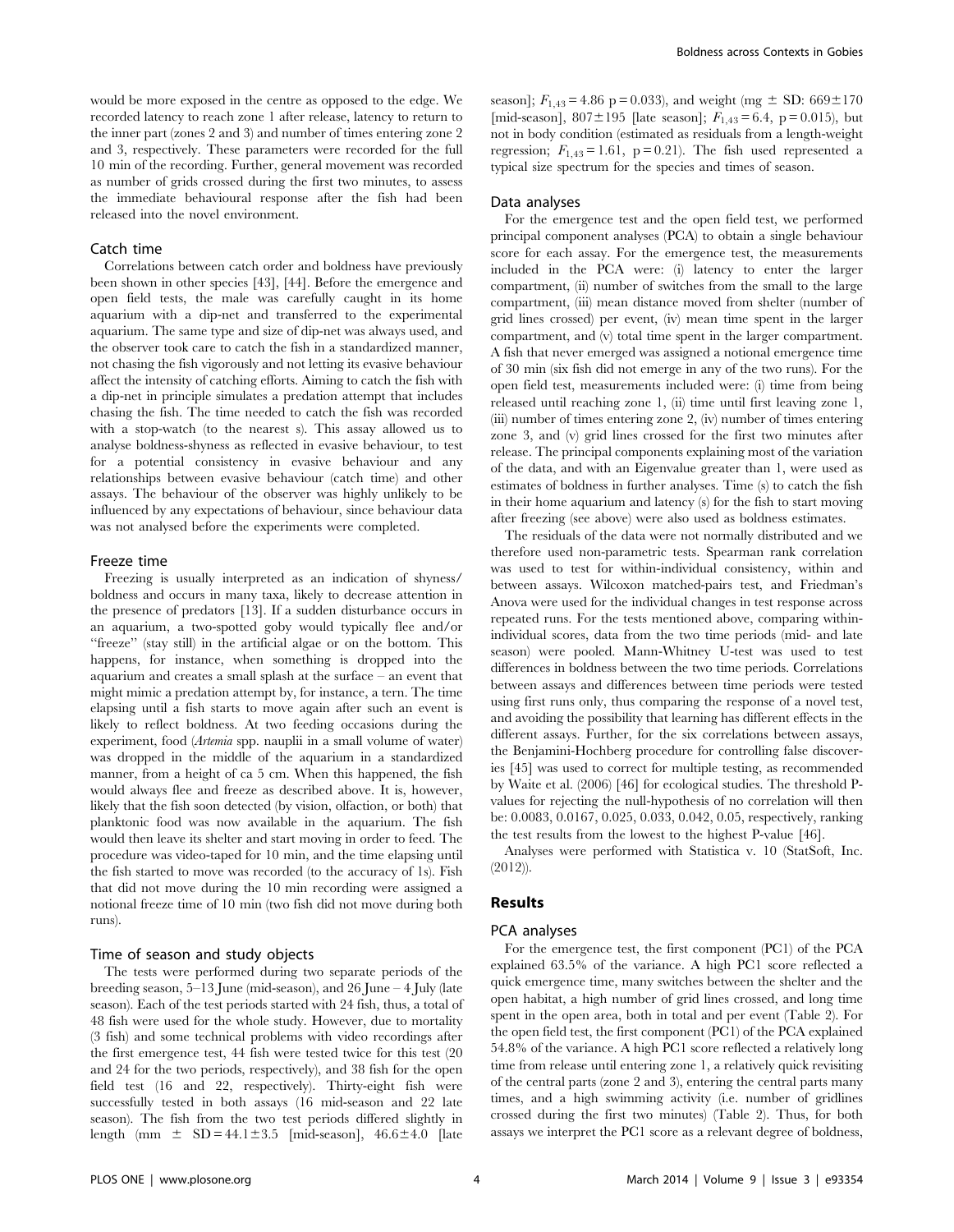Table 2. Loadings for the two first principal component (PC1, PC2) of the measures included in principal component analyses.

| Assays/Measurements         |                       | <b>PCA loadings</b> |                 |
|-----------------------------|-----------------------|---------------------|-----------------|
| <b>Emergence test</b>       | <b>Median (range)</b> | PC <sub>1</sub>     | PC <sub>2</sub> |
| Time to emerge (s)          | 463.5 (0-2100)        | $-0.82$             | 0.32            |
| Number of switches          | $6(0-60)$             | 0.77                | $-0.54$         |
| Lines crossed per emergence | $3.5(0-10)$           | 0.88                | 0.02            |
| Time out per emergence (s)  | $11.8(0-287.5)$       | 0.63                | 0.75            |
| Total time out (s)          | 111.5 (0-1725)        | 0.91                | 0.20            |
| Variance explained (%)      |                       | 65.3%               | 20.1%           |
| Eigenvalue                  |                       | 3.26                | 1.00            |
| Open field test             |                       |                     |                 |
| Time (s) to zone 1          | $2(0-45)$             | 0.53                | 0.11            |
| Time (s) to leave zone 1    | $162(1-600)$          | $-0.64$             | 0.61            |
| Times entering zone 2       | $2(0-78)$             | 0.89                | 0.36            |
| Times entering zone 3       | $0(0-32)$             | 0.89                | 0.41            |
| Lines crossed/2 min         | $53(0-117)$           | 0.68                | $-0.52$         |
| Variance explained (%)      |                       | 54.8%               | 19.1%           |
| Eigenvalue                  |                       | 2.73                | 0.95            |

doi:10.1371/journal.pone.0093354.t002

while PC2 in both cases were more difficult to interpret, and explained much less of the total variance (ca 19-20%; Table 2).

#### Within-context consistency

In both the emergence test and the open field test, the individual boldness scores (PC1) from the two repeated runs of the same test were strongly correlated (Spearman rank correlation; Figure 2). A strong correlation was also found between the two observations of the latency to start moving after food was distributed in the aquarium (freeze time) (Figure 2). Catch time was measured four times for each individual. The two first catching occasions were significantly correlated (Figure 2), whereas there were no significant correlations between these and later catch times, or between catch times 3 and 4 ( $p = 0.08-0.63$ , test details not shown).

#### Between-context comparisons

Individual boldness scores from the emergence test and open field test (PC1 for the first run), were positively correlated (Spearman rank correlation; Table 3; Figure 3). Furthermore, catch time was negatively correlated with the boldness score in the assay that directly followed the measurement of catch time, both for the emergence and for the open field test (Table 3), with bolder fish taking shorter time to catch. Also freeze time after food delivery was negatively correlated with PC1 for both the emergence and the open field tests, with bolder fish starting to move sooner after food was dropped into the aquarium compared to shyer fish (Table 3). Freeze time was positively correlated with catch time (Table 3). The correlations between the various assays were all around  $r_s = 0.4$ , and statistically significant after applying the Benjamini-Hochberg procedure for controlling false discoveries (see Methods for threshold P-values).

#### Effects of time of season and repeated run

In the open field test, the mid-season set of fish showed a significantly higher boldness than those tested late in the season (Mann-Whitney; Table 4, Figure 4). Freeze time was shorter, that

is, indicating higher boldness, in mid-season compared to in late season. We detected no difference in boldness between mid-season and late season for the emergence test or for catch time (Table 4; Figure 4).

When comparing individual scores for the repeated runs, there were significant differences in all assays, except for freeze time (Wilcoxon matched pairs test; Table 5). For the emergence test, the score increased from the first to the second run, whereas for the open field test the scores decreased. Catch time decreased with catching order, from the first to the fourth catching occasion (Friedman's Anova; Table 5). Male size differed between seasons, being slightly larger in the late season. However, of the behaviour assays performed, only freeze time was significantly (and positively) correlated with body length (Spearman Rank,  $r_s = 0.34$ , p = 0.019), probably reflecting the longer freezing time in late season. PC1 from the emergence test  $(R_s = -0.19; p = 0.21)$  and the open field test (r<sub>s</sub> = -0.25, p = 0.13), and catch time (r<sub>s</sub> = -0.04; p = 0.78) were not correlated with body length.

# **Discussion**

Our study showed strong correlations both within and between four different measures of boldness in male two-spotted gobies. The two standard assays used, the emergence test and the open field test, distributed individual fish along the bold-shy gradient in a similar way. These tests were also correlated with the time it takes to catch a fish and how long a fish stays immobile after disturbance. Thus, the relatively consistent ranking of individual boldness across four different assays suggests that boldness is a deeply rooted personality dimension in two-spotted gobies, rather than a context-dependent behaviour. In these small fish, variation in boldness may affect a suite of behaviours, including feeding, mating and responses to predators. Burns (2008) [13] tested the validity of three tests of personality (here termed temperament) in the guppy (*Poecilia reticulata*). He found that both an emergence test and an open field test displayed at least moderate levels of consistency between runs. Furthermore, there were correlations between behaviours measured in these two types of assays. The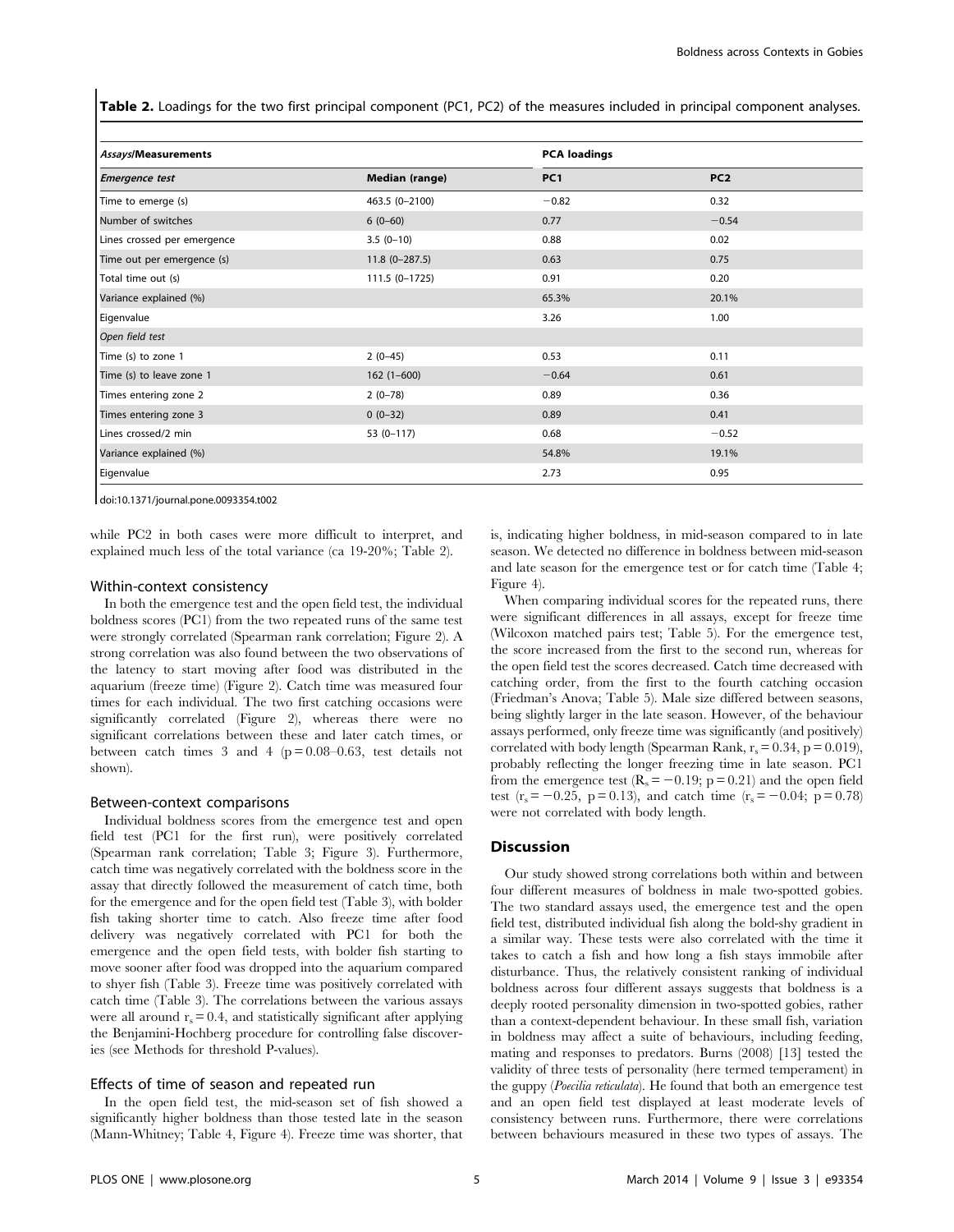

Figure 2. Correlations between behaviour in repeated tests of four boldness assays. a) Emergence test (PC1,  $r_s = 0.65$ , p<0.001, N = 44), b) Open field test (PC1,  $r_s = 0.80$ , p $\lt 0.001$ , N = 38), c) Catch time ( $r_s = 0.41$ , p = 0.007, N = 42), and d) Freeze time ( $r_s = 0.55$ , p $\lt 0.001$ , N = 36) in twospotted goby males. doi:10.1371/journal.pone.0093354.g002

validity of a third assay, the novel-object test, was lower in that study. Burns (2008) [13] recommended the open field test for the study of boldness, considering that this assay was the one that best measured this personality trait. In a comparison of four different tests of fearfulness in Japanese quail (Coturnix coturnix japonica) including an emergence test, Miller et al. (2006) [8] found high consistency within assays, but low between assays. In the threespined stickleback (Gasterosteus aculeatus), latency to feed after disturbance was correlated with shoaling tendencies and shoal position, behaviours that are considered related with boldness in social fish [18]. Also, similar to our study, the order in which the sticklebacks were net-caught from their holding aquarium prior to experiments was negatively correlated with the time spent out of cover during tests, and the order in which fish were caught in two capture events was positively correlated [44].

The comparison of studies on boldness across species is complicated, both by different definitions of the term boldness and by the use of different sets of boldness assays in each species [17]. The use of the same set of assays would facilitate comparisons of boldness across species, and also general inferences about boldness in animals from such studies. At the same time, the assays must obviously be behaviourally and ecologically relevant for the species tested. For a male goby, to leave a shelter for a more exposed area in the emergence test would be comparable to the natural behaviour when leaving his nest site, or other sheltered position among the seaweed, for courtship, fending off rivals, or feeding. The individual balance of gains and risks would reflect personality. We believe that this test is the one with the clearest

ecological relevance for the study species, as it directly reflects a choice individuals are frequently faced with in the wild [39]. Similarly, quail entering a novel arena from a familiar pen would trade between safety and feeding opportunities [8].

Even though individual behaviour in our study was correlated between repeated runs for a certain assay, this does not imply that individuals are completely fixed in their behaviours. Significant within-individual differences over repeated runs were found. Thus, instead of a high intra-individual repeatability of measures, we could here talk about rank-order consistency, in which the boldest individuals are always the boldest and vice versa, even though the actual scores change from time to time, as discussed by Schuett et al. (2010) [25]. In the emergence test, individual boldness scores tended to increase from the first to the second run. Also, catch time decreased over repeated observations, indicating habituation to the test situation. In contrast, boldness scores decreased from the first to the second run in the open field test. The changes in behaviour between runs may partly been explained by habituation, but the differences in direction is difficult to explain. Habituation has commonly been reported in other studies of animal boldness [47–49]. Thus, experience must be considered when classifying individuals along behaviour gradients. Repeatability of behaviour may differ among taxa and in different environments, as revealed in a meta-analysis of a large number of studies [50], but the effect of habituation will also affect these estimates. Furthermore, combined studies of animal personality and individual plasticity can show that animals of different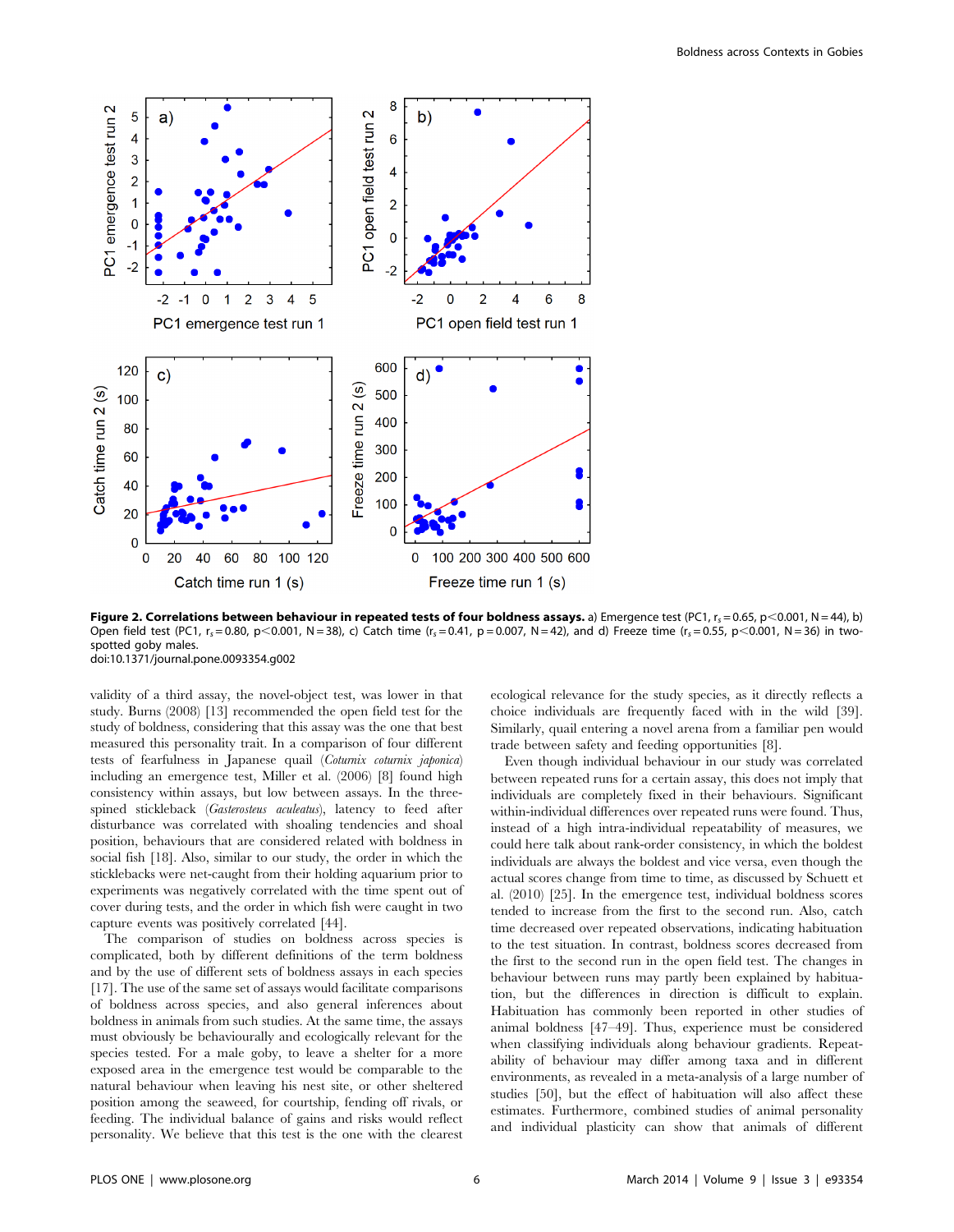

Figure 3. Correlation between individual behaviour in two different assays. Boldness scores (PC1 from the first run), calculated from principal component analyses, of two-spotted goby males tested in an emergence test and an open field test, respectively ( $r_s = 0.39$ ,  $p = 0.015$ ,  $N = 38$ ).

doi:10.1371/journal.pone.0093354.g003

behaviour type also differ in their behavioural reaction norms [51].

The gobies in this study varied considerably in their degree of boldness. During the breeding season male mating success depends on the ability to attract females to his nests to spawn. Boldness, as measured by our assays, could be highly relevant for a male's likelihood to get mated, as suggested in [25], [52]. The emergence test would mimic a situation when a male leaves its nest, often sheltered within the kelp forest, to search for and court females. In the open field test, with only the aquarium walls as 'protection', the male probably would be most visible to potential mates in the central part of the arena.

Boldness may be a sexually selected trait as proposed by Schuett et al. (2010) [25], if mates are chosen according to personality. This is likely to occur in some cases, partly as a consequence of boldness affecting male courtship of females or contests with rival males. In guppies, females prefer to mate with bold males [23]. Bold collared flycatcher males, Ficedula albicollis, bonded with a female faster than did less bold males [24]. Furthermore, female zebra finches, Taeniopygia guttata, preferred exploratory males over non-exploratory, but only if they themselves were at least moderately exploratory [53]. An intense courtship activity may indicate boldness, but also lead to a lower vigilance and a higher visibility that increases vulnerability to predation. Thus, there can be a trade-off between the chance of finding a mate and avoiding being detected by a predator [22], a likely scenario for the twospotted goby males. Depending on social and environmental conditions, such as densities of females and predators, respectively, the most successful phenotype may differ across areas and over time, and a variation of personality types could thus be retained in the population. If intensity of sexual selection is varying with time, as found in the two-spotted gobies, this could be one mechanism that maintain variation in boldness.

Males were bolder in the middle of the breeding season than in the end of the season, as revealed by the open field test and the freeze time. Such a seasonal difference in boldness is in line with the temporal change in sex roles found in this species [31], [32]. Male-male competition for females is most intense in the beginning of the season, when there are more males than females

|                                       | PC1 open field |       |    | Catch time |       |                | Freeze time |       |                |
|---------------------------------------|----------------|-------|----|------------|-------|----------------|-------------|-------|----------------|
|                                       |                | ء     | Z  | r.         | Q     |                | <u>ي</u>    | Q     | Z              |
| C1 emergence test                     | 0.39           | 0.015 | 38 | $-0.41$    | 0.004 | $\frac{48}{5}$ | $-0.44$     | 0.017 | $\frac{8}{4}$  |
| PC1 open field test                   |                |       |    | $-0.39$    | 0.023 | 34             | $-0.35$     | 0.031 | 38             |
| Catch time                            |                |       |    |            |       |                | 0.39        | 0.005 | $\frac{48}{5}$ |
| doi:10.1371/journal.pone.0093354.t003 |                |       |    |            |       |                |             |       |                |

Table 3. Spearman rank correlations between behaviour estimates from the first runs of four behaviour assays to test boldness in male two-spotted gobies.

3. Spearman rank correlations between behaviour estimates from the first runs of four behaviour assays

test boldness in male two-spotted gobies.

 $\overline{c}$ 

 $1 - 1$ 

**Contract Contract** 

 $\blacksquare$ 

Table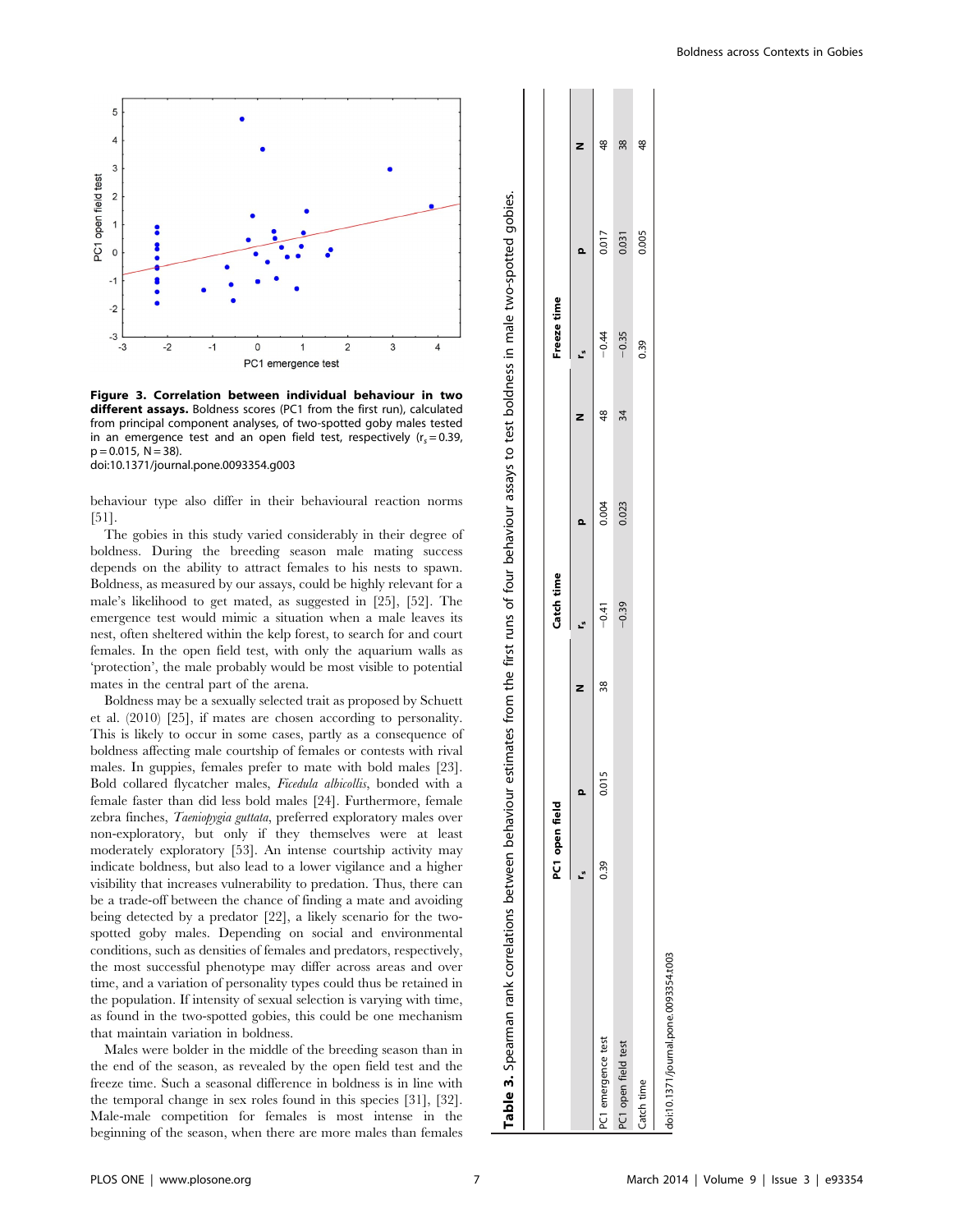Table 4. Mann-Whitney tests for the behaviour differences observed during mid and late season, respectively, for the first run of four behaviour assays.

|                     | N/time of season |      |         | р       |
|---------------------|------------------|------|---------|---------|
|                     | mid-             | late |         |         |
| run 1               |                  |      |         |         |
| PC1 emergence test  | 24               | 24   | 1.39    | 0.16    |
| PC1 open field test | 16               | 22   | 3.21    | < 0.001 |
| Catch time          | 24               | 24   | 0.71    | 0.48    |
| Freeze time         | 24               | 24   | $-2.29$ | 0.021   |

doi:10.1371/journal.pone.0093354.t004

ready to mate, and competition then decreases over the breeding season [31]. In the later parts of the breeding season, females, ready to mate, are far more abundant than males, and females compete by courtship and other means for access to males. As a consequence, bold behaviour in the males may be important in mate competition in the early breeding season, as, for example, expressed in active courtship in the open environment [32]. At the end of the breeding season, the few remaining males are typically surrounded and courted by multiple females, and do not need to be bold in order to reproduce [31], [32].

This scenario may suggest that individual males show some extent of plasticity, resulting in decreasingly bold behaviour over the season. However, as we did not follow individual males over the season, our study was not designed to test for this. The behaviour observations for each set of males were carried out over nine days and we can thus only document a behavioural consistency for that time period.

Another, not mutually exclusive explanation, is that the higher boldness seen in mid-season compared to late season is related to differences in life-history trade-offs. The trade-off between current and future reproduction may result in populations with a variation in risk-taking behaviour [26]. Life-history trade-offs were suggested to explain why males of the grey mouse lemur (Microcebus murinus) showed increased boldness with age, reflecting the change in the ratio between current and future expected reproductive success [14]. Similarly, nest guarding common goby (Pomatoschistus microps) males showed higher risk-taking behaviour in the end compared to earlier in the breeding season [27]. The shift in risktaking behaviour with time is the opposite in the two-spotted goby, but in this species the changes in male-male competition and survival rates may explain this difference. Bold males may be more successful in mating competition early in the season, but may face a lower survival rate due to costs of reproductive behaviour or boldness in itself [52]. We do find a marked decline in male density over the season in the wild [31]. Thus, the reduced boldness in late season might be explained by a higher survival rate of shy males that have earlier been less reproductively successful. In young trout (Salmo trutta), survival in the wild was related to individual personality, and an interaction between natural selection and behavioural plasticity was suggested to affect behaviour [54]. At



Figure 4. The effect of time of season and run order on boldness in two-spotted goby males. a) Boldness scores (PC1) from the emergence test, b) Boldness scores (PC1) from the open field test, c) Catch time (s), and d) Freeze time (s). Boxplots show median, quartiles, and nonoutlier range. doi:10.1371/journal.pone.0093354.g004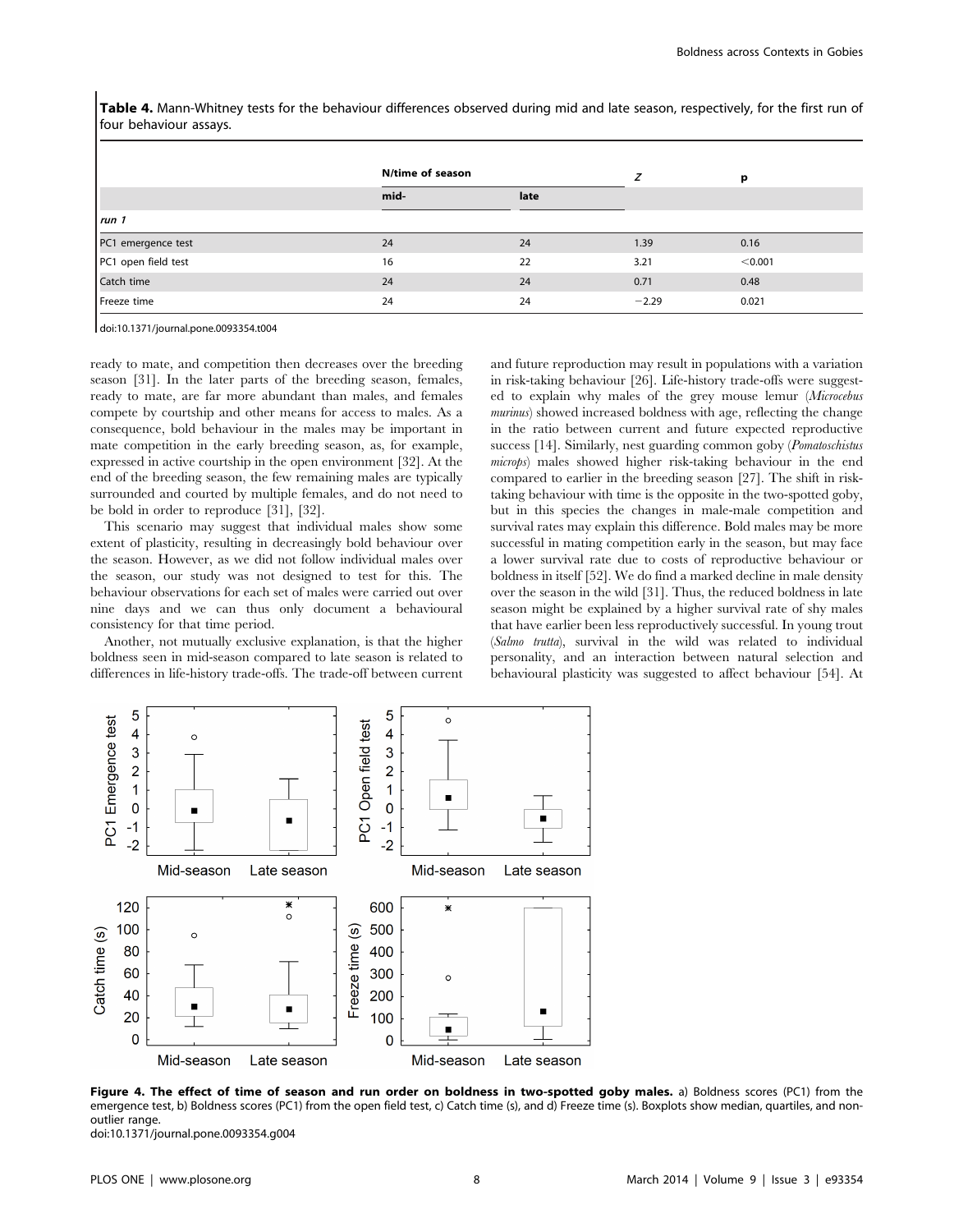Table 5. Wilcoxon pair-wise comparisons\* testing for behaviour differences between repeated runs of four behaviour assays, data pooled for mid-season and late season.

| $ $ run 1 <i>vs</i> run 2 | N  |         | D     | <b>Differences</b>       |
|---------------------------|----|---------|-------|--------------------------|
| PC1 emergence test        | 44 | 1.96    | 0.049 | 1 < 2                    |
| PC1 open field test       | 38 | 2.73    | 0.006 | 1 > 2                    |
| Freeze time (s)           | 43 | 1.61    | 0.106 | $\overline{\phantom{a}}$ |
| Catch time (s)            | 28 | $9.00*$ | 0.029 | 1 > 3,4; 2,3 > 4         |

\*Catch time was recorded four times and for these comparisons we used Friedman nonparametric tests of multiple dependent variables  $(\chi^2)$ , using only those fish that were measured all four times. Pairwise comparisons for all four measures of catch time were subsequently tested with Wilcoxon. doi:10.1371/journal.pone.0093354.t005

present, we cannot distinguish between individual plasticity and different life history strategies as potential explanations for the change in boldness.

In conclusion, we have shown that boldness in two-spotted goby males, as quantified by four behavioural assays, seems to be a deeply rooted part of individual personality. With all four assays being correlated, and with correlations for repeated tests of the same assays, there is strong evidence for consistent individual differences along the bold – shy gradient in this model species. Finally, we found an effect of season, with males being bolder earlier in the season compared to later. This may suggest that boldness matches the level of sexual competition at various stages of the season and hence, that personality can be affected by central processes of sexual selection.

# References

- 1. Gosling SD (2001) From mice to men: What can we learn about personality from animal research? Psychological Bulletin 127: 45–86.
- 2. Wolf M, van Doorn GS, Weissing FJ (2008) Evolutionary emergence of responsive and unresponsive personalities. Proceedings of the National Academy of Sciences of the United States of America 105: 15825–15830.
- 3. Re´ale D, Reader SM, Sol D, McDougall PT, Dingemanse NJ (2007) Integrating animal temperament within ecology and evolution. Biological Reviews 82: 291– 318.
- 4. Conrad JL, Weinersmith KL, Brodin T, Saltz JB, Sih A (2011) Behavioural syndromes in fishes: a review with implications for ecology and fisheries management. Journal of Fish Biology 78: 395–435.
- 5. Wilson DS, Coleman K, Clark AB, Biederman L (1993) Shy-bold continuum in pumpkinseed sunfish (Lepomis gibbosus) - an ecological study of a psychological trait. Journal of Comparative Psychology 107: 250–260.
- 6. Wilson DS, Clark AB, Coleman K, Dearstyne T (1994) Shyness and boldness in humans and other animals. Trends in Ecology & Evolution 9: 442–446.
- 7. Brown C, Braithwaite VA (2004) Size matters: a test of boldness in eight populations of the poeciliid Brachyraphis episcopi. Animal Behaviour 68: 1325– 1329.
- 8. Miller KA, Garner JP, Mench JA (2006) Is fearfulness a trait that can be measured with behavioural tests? A validation of four fear tests for Japanese quail. Animal Behaviour 71: 1323–1334.
- 9. Kortet R, Rantala MJ, Hedrick A (2007) Boldness in anti-predator behaviour and immune defence in field crickets. Evolutionary Ecology Research 9: 185– 197.
- 10. Dingemanse NJ, Both C, van Noordwijk AJ, Rutten AL, Drent PJ (2003) Natal dispersal and personalities in great tits (Parus major). Proceedings of the Royal Society B-Biological Sciences 270: 741–747.
- 11. Brown C, Burgess F, Braithwaite VA (2007) Heritable and experiential effects on boldness in a tropical poeciliid. Behavioral Ecology and Sociobiology 62: 237– 243.
- 12. Montiglio PO, Garant D, Pelletier F, Reale D (2012) Personality differences are related to long-term stress reactivity in a population of wild eastern chipmunks, Tamias striatus. Animal Behaviour 84: 1071–1079.
- 13. Burns JG (2008) The validity of three tests of temperament in guppies (Poecilia reticulata). Journal of Comparative Psychology 122: 344–356.
- 14. Dammhahn M (2012) Are personality differences in a small iteroparous mammal maintained by a life-history trade-off? Proceedings of the Royal Society B-Biological Sciences 279: 2645–2651.
- 15. Castanheira MF, Herrera M, Costas B, Conceicao LEC, Martins CIM (2013) Can we predict personality in fish? Searching for consistency over time and across contexts. Plos One 8(4): e62037. doi:10.1371/journal.pone.0062037.

#### Acknowledgments

We are grateful to the Sven Lovén Centre for Marine Sciences at Kristineberg and its staff for providing excellent facilities and technical support. We also thank the academic editor and two referees for very valuable comments and suggestions for improving the manuscript.

# Author Contributions

Conceived and designed the experiments: SW EF LCM TA. Performed the experiments: SW LCM EE. Analyzed the data: CM SW LCM EE. Contributed reagents/materials/analysis tools: SW LCM EF EE TA. Wrote the paper: CM.

- 16. Beckmann C, Biro PA (2013) On the validity of a single (boldness) assay in personality research. Ethology 119: 937–947.
- 17. Carter AJ, Feeney WE, Marshall HH, Cowlishaw G, Heinsohn R (2013) Animal personality: what are behavioural ecologists measuring? Biological Reviews 88: 465–475.
- 18. Ward AJW, Thomas P, Hart PJB, Krause J (2004) Correlates of boldness in three-spined sticklebacks (Gasterosteus aculeatus). Behavioral Ecology and Sociobiology 55: 561–568.
- 19. Wilson ADM, Stevens ED (2005) Consistency in context-specific measures of shyness and boldness in rainbow trout, Oncorhynchus mykiss. Ethology 111: 849– 862.
- 20. Coleman K, Wilson DS (1998) Shyness and boldness in pumpkinseed sunfish: individual differences are context-specific. Animal Behaviour 56: 927–936.
- 21. Nyqvist MJ, Gozlan RE, Cucherousset J, Britton JR (2013) Absence of a contextgeneral behavioural syndrome in a solitary predator. Ethology 119: 156–166.
- 22. Magnhagen C (1991) Predation risk as a cost of reproduction. Trends in Ecology & Evolution 6: 183–185.
- 23. Godin JGJ, Dugatkin LA (1996) Female mating preference for bold males in the guppy, Poecilia reticulata. Proceedings of the National Academy of Sciences of the United States of America 93: 10262–10267.
- 24. Garamszegi LZ, Eens M, Török J (2008) Birds reveal their personality when singing. PLoS ONE 3(7): e2647. doi:10.1371/journal.pone.0002647.
- 25. Schuett W, Tregenza T, Dall SRX (2010) Sexual selection and animal personality. Biological Reviews 85: 217–246.
- 26. Wolf M, van Doorn GS, Leimar O, Weissing FJ (2007) Life-history trade-offs favour the evolution of animal personalities. Nature 447: 581–584.
- 27. Magnhagen C, Vestergaard K (1991) Risk-taking in relation to reproductive investments and future reproductive opportunities - field experiments on nestguarding common gobies, Pomatoschistus microps. Behavioral Ecology 2: 351–359.
- 28. Candolin U (1998) Reproduction under predation risk and the trade-off between current and future reproduction in the threespine stickleback. Proceedings of the Royal Society B-Biological Sciences 265: 1171–1175.
- 29. Nicolaus M, Tinbergen JM, Bouwman KM, Michler SPM, Ubels R, et al. (2012) Experimental evidence for adaptive personalities in a wild passerine bird. Proceedings of the Royal Society B-Biological Sciences 279: 4885–4892.
- 30. de Jong K (2011) Operational sex ratio and reproductive behaviour in the twospotted goby (Gobiusculus flavescens). [Ph.D. thesis]. Trondheim: Norwegian University of Science and Technology.
- 31. Forsgren E, Amundsen T, Borg ÅA, Bjelvenmark J (2004) Unusually dynamic sex roles in a fish. Nature 429: 551–554.
- 32. Myhre LC, de Jong K, Forsgren E, Amundsen T (2012) Sex roles and mutual mate choice matter during mate sampling. American Naturalist 179: 741–755.